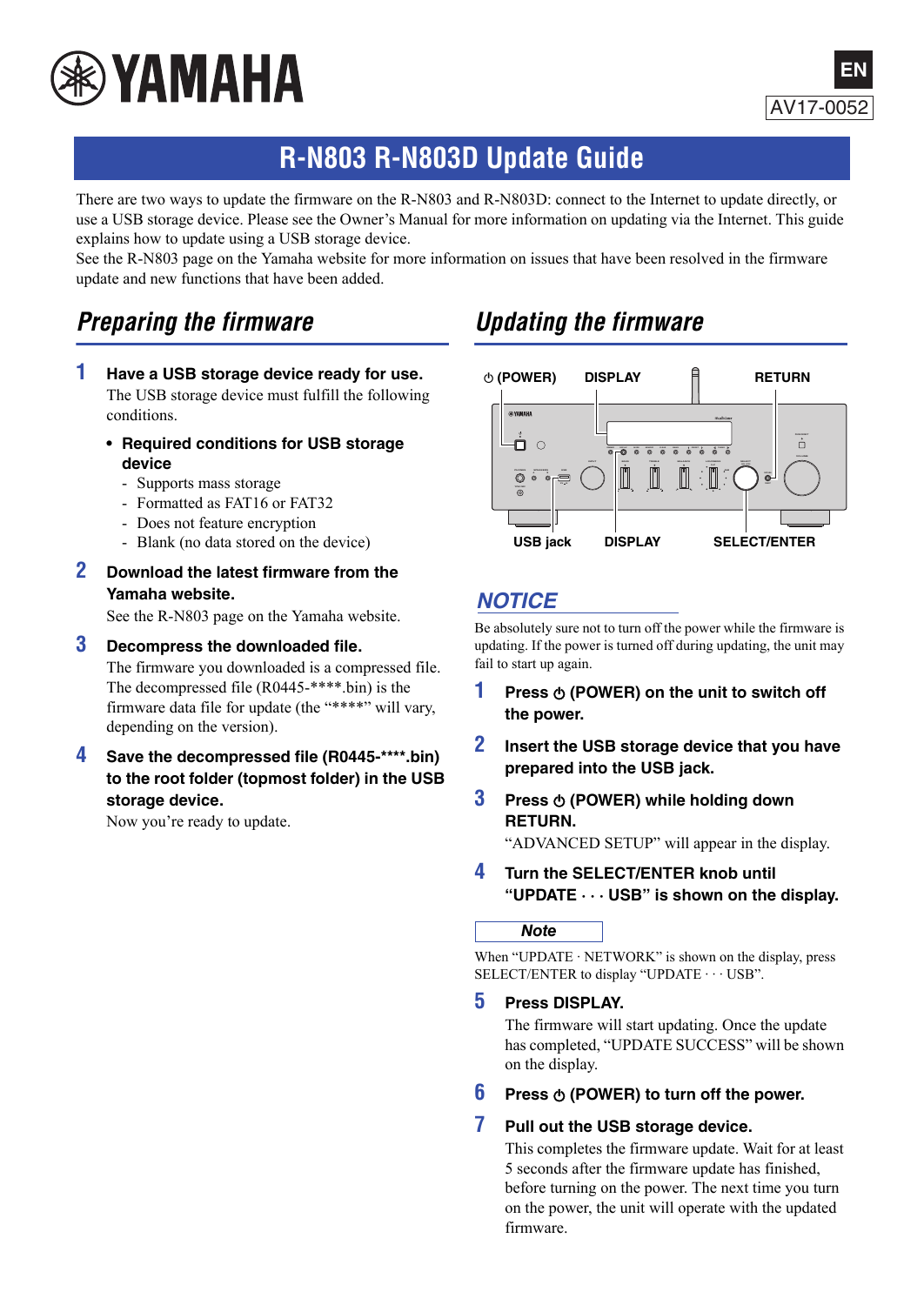# *Checking the firmware version*

Follow the steps below to check the firmware version.

### **1Press**  $\Phi$  **(POWER) while holding down RETURN.**

"ADVANCED SETUP" will appear in the display, after which the firmware version will be displayed.

#### **2Press**  $\Phi$  **(POWER) to turn off the power.**

# *What to do if the update is unsuccessful*

Take the actions below and then try reapplying the update, if the update is unsuccessful.

| Cause                                                                          | <b>Action</b>                                                                                                         |
|--------------------------------------------------------------------------------|-----------------------------------------------------------------------------------------------------------------------|
| The USB storage device may                                                     | Check whether the USB                                                                                                 |
| not be properly connected to                                                   | storage device is properly                                                                                            |
| the USB jack.                                                                  | inserted into the USB jack.                                                                                           |
| The firmware data file was<br>not properly saved to the USB<br>storage device. | Make sure that the firmware<br>file is saved to the root folder<br>(the topmost folder) of the<br>USB storage device. |
| The USB storage device is                                                      | Use a USB storage device that                                                                                         |
| password-protected.                                                            | is not password-protected.                                                                                            |